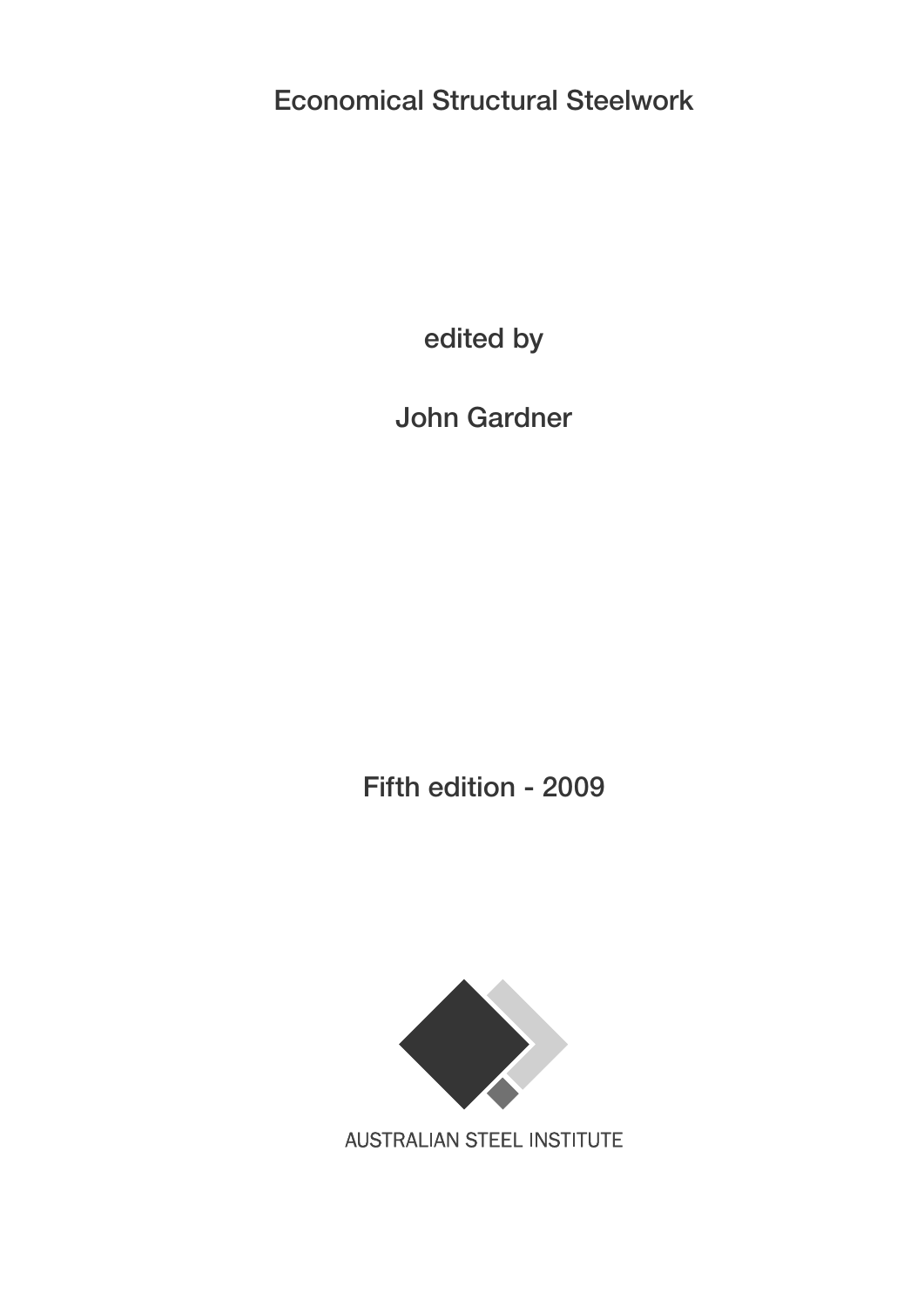# **Contents**

|    |                                              |                                       | Page |  |  |
|----|----------------------------------------------|---------------------------------------|------|--|--|
| 1. |                                              | <b>Preliminary Considerations</b>     | 1    |  |  |
|    | 1.1                                          | Introduction                          | 1    |  |  |
|    | 1.2                                          | Factors in uencing Framing Cost       | 1    |  |  |
|    | 1.3                                          | Integrated Design                     | 2    |  |  |
| 2. | <b>General Factors Affecting Economy</b>     |                                       |      |  |  |
|    | 2.1                                          | <b>Steel Grades</b>                   | 3    |  |  |
|    | 2.2                                          | Economy in use of Material            | 4    |  |  |
|    | 2.3                                          | Fabrication                           | 5    |  |  |
|    | 2.4                                          | Erection                              | 7    |  |  |
|    | $2.5\,$                                      | Surface Treatment                     | 9    |  |  |
|    | 2.6                                          | <b>Fire Resistance</b>                | 11   |  |  |
|    | 2.7                                          | Specifications                        | 12   |  |  |
| З. | <b>Framing Concepts and Connection Types</b> |                                       |      |  |  |
|    | 3.1                                          | Introduction                          | 16   |  |  |
|    | 3.2                                          | <b>Connection Types</b>               | 16   |  |  |
|    | 3.3                                          | <b>Basic Framing Systems</b>          | 19   |  |  |
|    | 3.4                                          | Cost and Framing System               | 23   |  |  |
|    | 3.5                                          | <b>Framing Details</b>                | 24   |  |  |
|    | 3.6                                          | Conclusion                            | 26   |  |  |
| 4. | <b>Industrial Buildings</b>                  |                                       |      |  |  |
|    | 4.1                                          | Introduction                          | 27   |  |  |
|    | 4.2                                          | Warehouse and Factory Buildings       | 27   |  |  |
|    | 4.3                                          | Large Span Storage Buildings          | 34   |  |  |
|    | 4.4                                          | <b>Heavy Industrial Structures</b>    | 34   |  |  |
| 5. | <b>Commercial Buildings</b>                  |                                       |      |  |  |
|    | 5.1                                          | Introduction                          | 36   |  |  |
|    | 5.2                                          | Low-Rise Commercial Buildings         | 36   |  |  |
|    | 5.3                                          | <b>High-Rise Commercial Buildings</b> | 37   |  |  |
|    | 5.4                                          | <b>Floor Support Systems</b>          | 40   |  |  |
|    | 5.5                                          | <b>Composite Construction</b>         | 41   |  |  |
|    | 5.6                                          | Summary                               | 42   |  |  |

| Page |     |                                                | Page |  |
|------|-----|------------------------------------------------|------|--|
| 1    | 6.  | <b>Bolting</b>                                 | 43   |  |
| 1    |     | Introduction<br>6.1                            | 43   |  |
| 1    |     | 6.2<br><b>Bolt Types</b>                       | 43   |  |
| 2    |     | 6.3<br><b>Bolting Categories</b>               | 43   |  |
| 3    |     | Factors Affecting Bolting Economy<br>6.4       | 44   |  |
| 3    |     | 6.5<br>Summary for Economic Bolting            | 45   |  |
| 4    | 7.  | Welding                                        |      |  |
| 5    |     | 7.1<br>Introduction                            | 48   |  |
| 7    |     | 7.2<br><b>Types of Welds</b>                   | 48   |  |
| 9    |     | 7.3<br><b>Welding Processes</b>                | 50   |  |
| 11   |     | <b>Other Cost Factors</b><br>7.4               | 51   |  |
| 12   |     | 7.5<br>Economical Design and Detailing         | 52   |  |
| 16   | 8.  | <b>Detailing for Economy</b><br>56             |      |  |
| 16   |     | Detailing on Design Engineer's Drawings<br>8.1 | 56   |  |
| 16   |     | 8.2<br><b>Beams</b>                            | 56   |  |
| 19   |     | 8.3<br>Columns                                 | 59   |  |
| 23   |     | 8.4<br><b>Trusses</b>                          | 63   |  |
| 24   |     | <b>Portal Frames</b><br>8.5                    | 65   |  |
| 26   |     | <b>Connection Detailing</b><br>8.6             | 66   |  |
| 27   | 9.  | <b>References &amp; Further Reading</b><br>75  |      |  |
| 27   | 10. | <b>Standards</b>                               | 77   |  |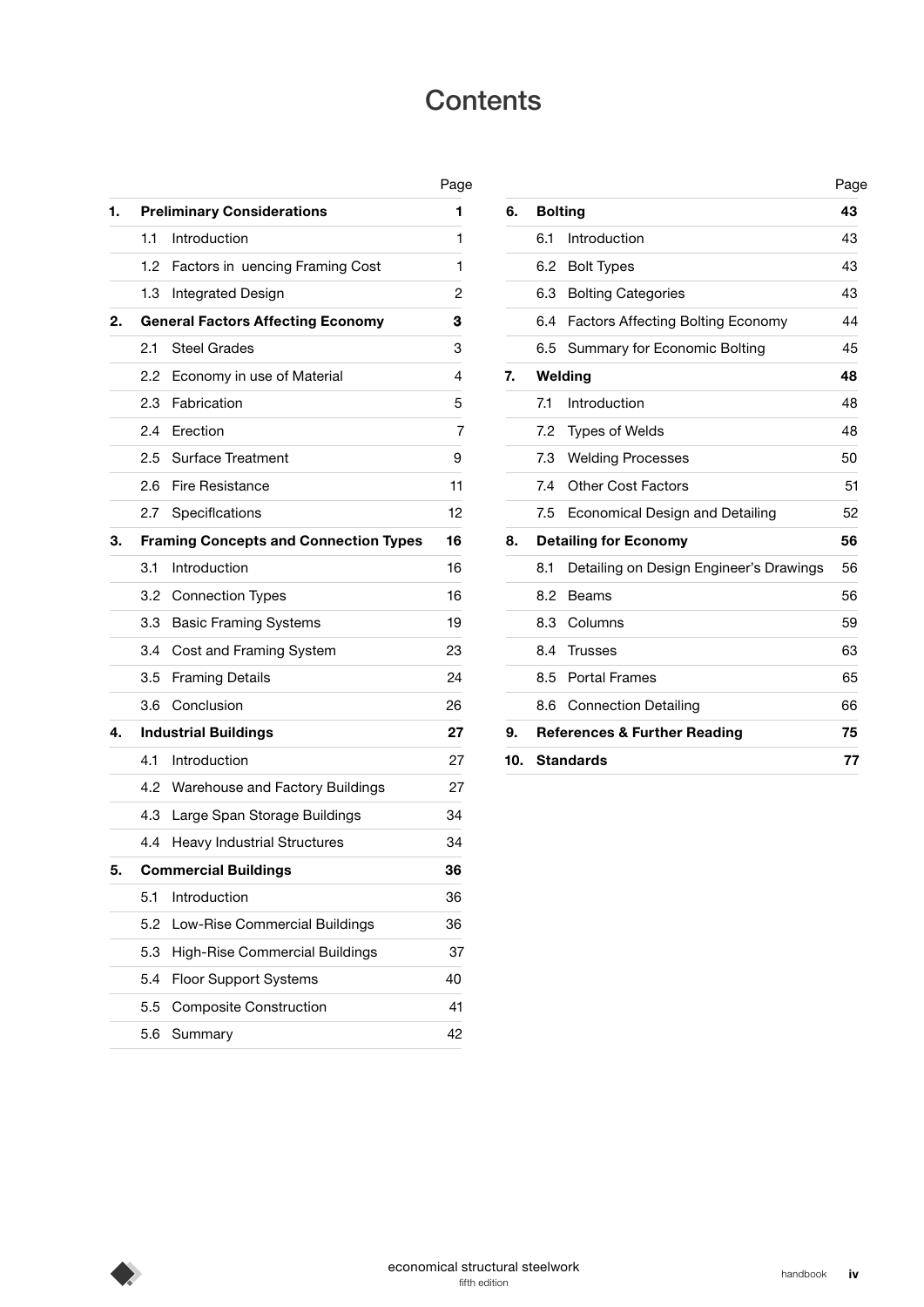# **8. Detailing for Economy**



AFTER WELDING, WELD WILL SHRINK AND PULL COLUMNS BACK TO CORRECT SPACING

**FIGURE 8.17: Spreading of columns to allow for weld shrinkage** 

#### **8.4 Trusses**

Welded trusses have in the past provided very efflcient building elements because of the favourable mass/span ratio possible. Although for many industrial building applications, such systems as saw-tooth trusses have been superseded by the portal frame system, there are still many long span applications where truss portals provide an economic solution (see Clause 4.3).

In general, trusses fabricated by welding should preferably use specially developed details suitable for economical welded truss fabrication rather than details borrowed from the days of riveted construction. For too long the old riveted details have been used on welded trusses, on the basis of simply replacing rivets by equivalent welding (see Figure 8.18). This leads to uneconomic fabrication, since it introduces an unnecessary amount of welding and, most importantly, since it requires the truss to be turned during fabrication to weld the angles to the gussets on each side.

Several alternative details offer far more economic welded truss fabrication. Figure 8.19 shows a detail where single angles have been used as both the truss chords and the web members. This provides for the most economic truss fabrication since all welding can be done from one side, thus avoiding turning of the truss during fabrication. Additionally, the gussets have been eliminated by using a long leg angle as a chord member. Obviously this detail requires the designer to consider the eccentricities involved in the design, but it appears in most cases that the use of slightly heavier angles will cater for these eccentricities.



**FIGURE 8.18: Equivalent truss detailing** 

Alternatively a T-section can be used for truss chord members with single angle web members welded to the vertical leg of the tee (see Figure 8.20). The T-sections would usually be split universal beam or column sections - an operation that can be economically carried out by most fabricators.







**FIGURE 8.20: Split tee welded truss**

In large heavy trusses, (i.e. those fabricated from universal beam or column sections), care must be taken with detailing to ensure optimum economy. In these cases the detail at the intersection of members can lead to very costly fabrication and it is suggested that the spreading of intersection points can provide a better detail where members can be plain mitre cut to length rather than having double mitre end preparations. The resulting eccentricity can usually be accommodated by the relatively massive chord members in such trusses. Figure 8.21 illustrates the use of universal sections in a welded truss while Figure 8.22 illustrates the use of rectangular hollow sections. In both cases, detail (b) is preferable to detail (a).

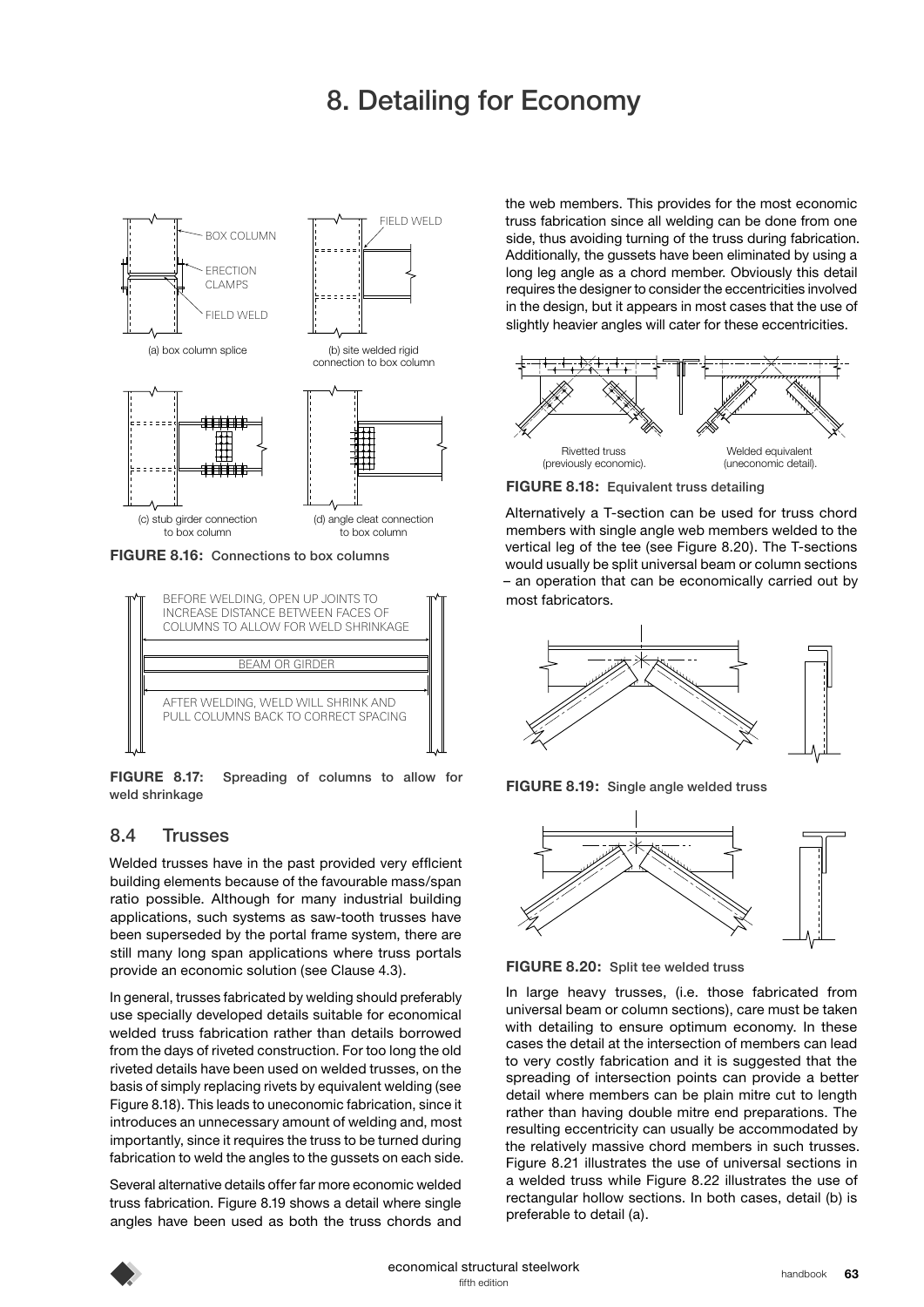## **8. Detailing for Economy**



(a) Coincident intersection points. Double mitred member ends.



(b) Preferred. Spread intersection points. Single mitred member ends

**FIGURE 8.21: Use of universal sections in welded trusses**



(a) Coincident intersection points. Double mitred member ends.



(b) Preferred. Spread intersection points. Single mitred member ends.

**FIGURE 8.22: Use of rectangular hollow sections in welded trusses**

Although trusses are usually considered as roof framing members there are other areas where they offer economical light framing members.

Such a case is in multi-storey construction where secondary oor members at relatively close centres are required. Economy can be achieved by the fact that a large number of these members will be required and the use of mass-produced truss members can be considered. In other parts of the world the open web joist lends itself to this application and many notable buildings have incorporated such joists as oor members. Figure 8.23 shows the traditional open web joists (a), as well as a proprietary light weight truss (b). These light weight joists are no longer made as a standard item and are usually uneconomic for structural applications unless large quantities are required.



**FIGURE 8.23: Types of open web joist** 



**FIGURE 8.24: End plate details**